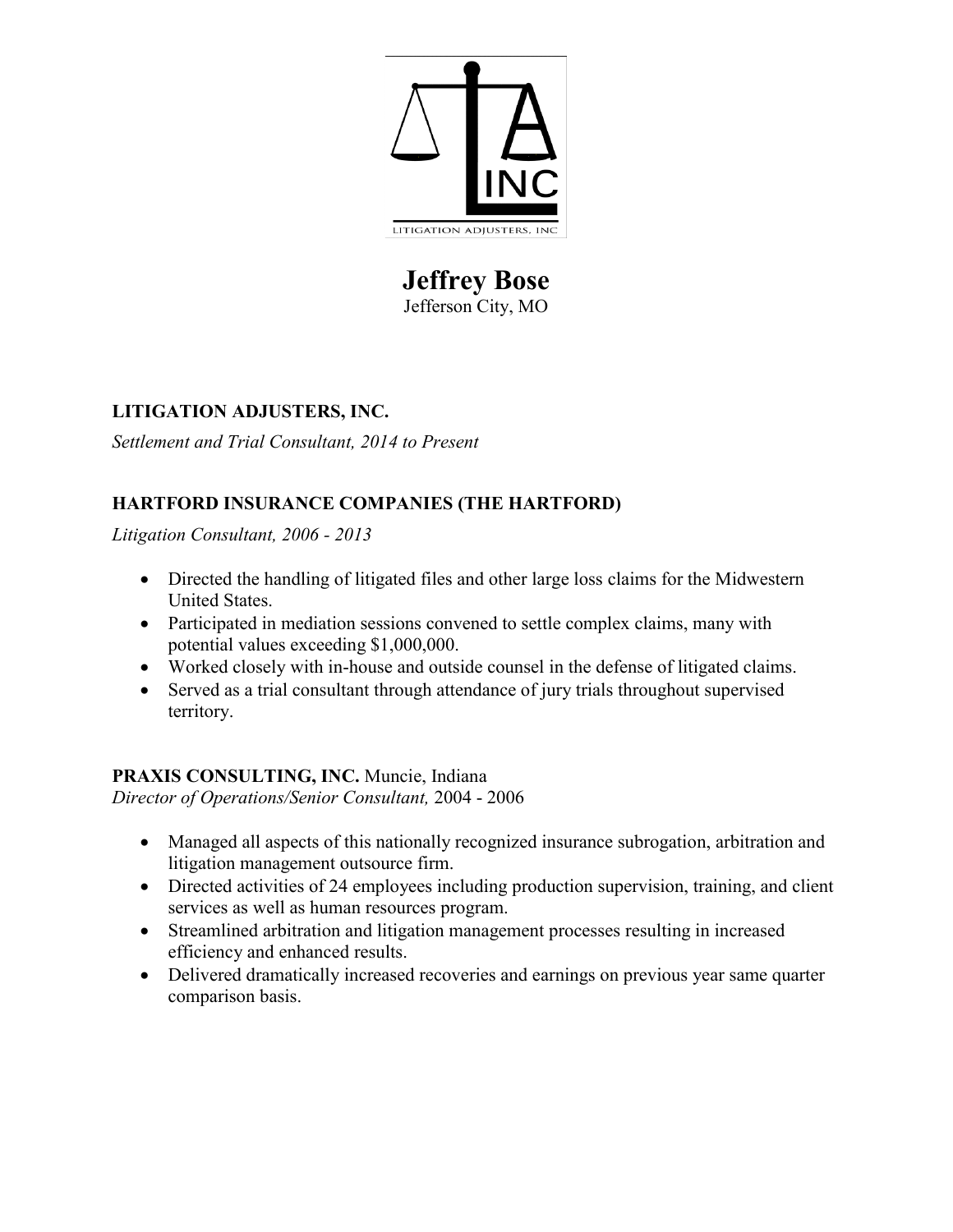### **AMERICAN FAMILY INSURANCE COMPANY,** Kansas City, Missouri *Regional Subrogation Manager,* 1994 - 2004

- Managed personnel aspects and production activities of 18 subrogation employees in two cities (Saint Louis and Kansas City), serving four States with over 8,000 open subrogation files.
- Oversaw subrogation collections exceeding \$24,000,000 annually.
- Planned and managed annual budget of over \$1,000,000.
- Personally handled large loss subrogation suit and arbitration files with collectable damages often exceeding \$1,000,000.
- Retained and tracked performance of outside law firms and collection vendors.
- Served as editor of a subrogation newsletter, published industry articles and acted as subrogation topic presenter at the 2001 NASP Convention in Reno, Nevada.

*Subrogation Examiner,* Jefferson City, Missouri, 1989 - 1994

- Handled subrogation and arbitration activities for the Jefferson City and Springfield, Missouri branch claim offices.
- Promoted to regional manager in 1994.

# **CNA INSURANCE COMPANIES,** Overland Park, Kansas

*Senior Claim Representative,* 1987 - 1989

- Handled professional liability files, including medical malpractice, attorney malpractice and Directors and Officers P/L claims.
- Supervised outside attorneys in the defense of products liability and construction negligence lawsuit cases.
- Served as the structured settlement coordinator for the Kansas City region.

## **NIXON & COMPANY,** Kansas City, Missouri

*General Adjuster,* 1984 - 1987

- Independent adjuster specializing in commercial casualty and professional liability files.
- Handled field investigations and evaluations of commercial casualty and malpractice files for insurance companies and self-insured clients.

# **STATE FARM MUTUAL INSURANCE COMPANIES,** Wichita, Kansas

*Senior Claim Representative,* 1979 - 1984

- Automobile claims adjuster for large personal lines insurer.
- Conducted field investigations to determine legal liability and damages.
- Evaluated and settled bodily injury claims with attorneys and individual claimants.
- Wrote collision estimates and total loss evaluations and negotiated settlements of the same.